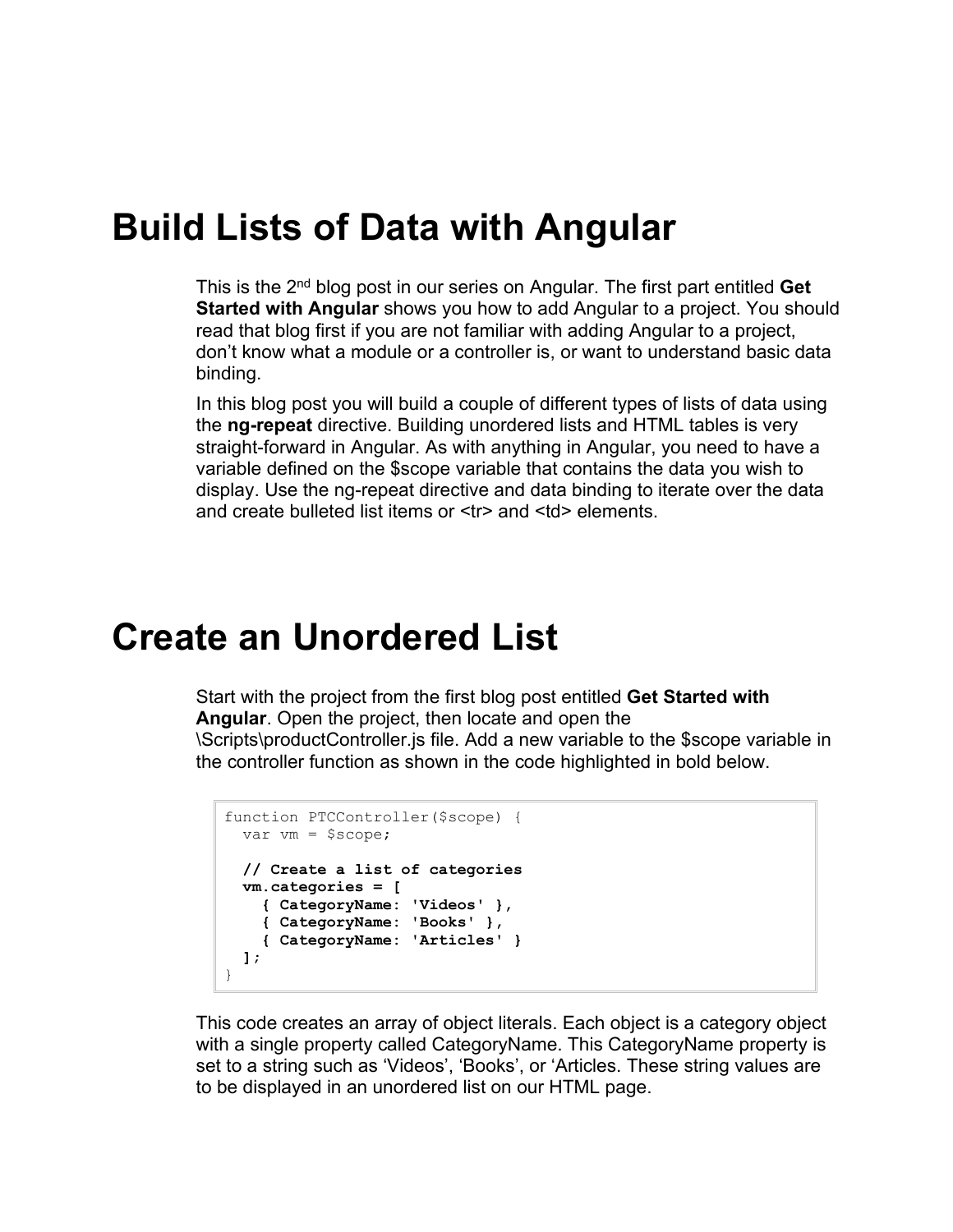Locate the AngularSample01.html page in the root of the project. Copy and paste this HTML page back into the root of the project. Rename this newly copied file to **AngularSample02**.html. Replace everything within the <div class="container"> with the following HTML.

```
<h3>Categories</h3>
<div class="row">
   <div class="col-xs-12">
    \langle u1\rangle <li ng-repeat="category in categories">
          {{category.CategoryName}}
       \langle/li>\langle/ul>
  \langle div>
</div>
```
The **ng-repeat** (also written as **ngRepeat**) directive contains two variable names and the word 'in'. The first variable name 'category' is a name that you are using for a local variable within this loop. Think of this like the variable name you create in a foreach statement in C#. The second variable name, 'categories' refers to the categories variable you created in the controller on the \$scope variable. The 'in' word simply separates the local variable from the variable on the \$scope. Again, this is just like a foreach statement in C#.

The ng-repeat directive instructs Angular to iterate over the collection of objects in the categories variable and place each object into the variable named category. You are also instructing Angular to create a new <li> for each object in the collection. Angular then looks for any data binding tokens between the  $\langle i \rangle$  and the  $\langle i \rangle$  tags. If it finds one, it evaluates the expression. In this case the expression says to look for a property name called CategoryName on the object just retrieved from the categories collection. If it can get the value from the CategoryName property it displays that value between the <li> and the </li> elements.

At this point you should be able to run the page. Go ahead and run the page, and if you did everything correctly, you should see a page that looks similar to Figure 1.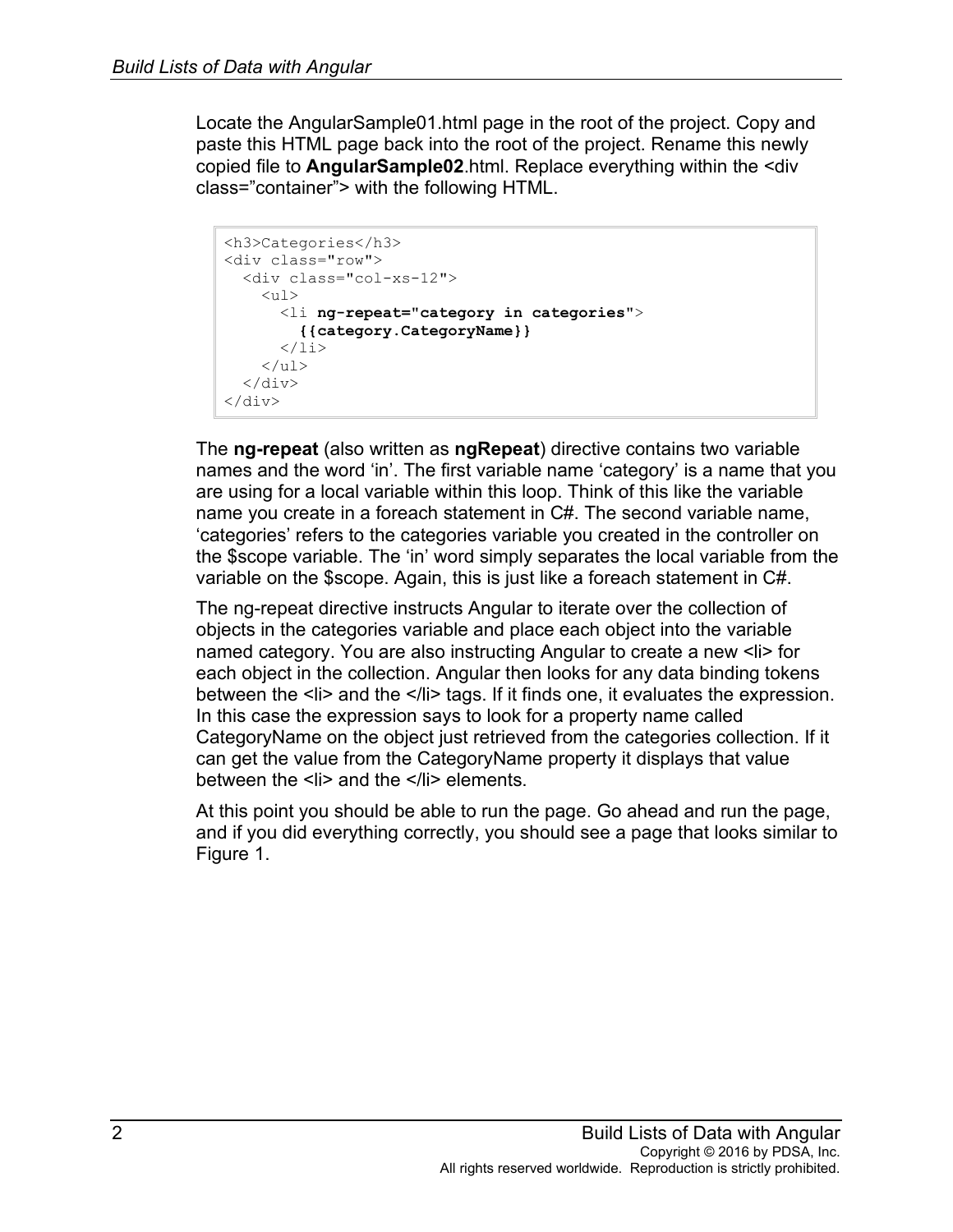| ◆<br>■ http://localhost:53284/An Q - ○<br>$\Rightarrow$<br>Angular Sample | в<br>$\times$ |  | $\times$<br>介太婆心 |
|---------------------------------------------------------------------------|---------------|--|------------------|
| Categories                                                                |               |  |                  |
| • Videos<br>• Books<br>• Articles                                         |               |  |                  |
|                                                                           |               |  |                  |

Figure 1: An unordered list of categories

## **Create an HTML Table**

Let's now use the ng-repeat directive to build an HTML table of products. Create an object literal array of product objects to build that table. Add a new variable named 'products' to your \$scope variable in your controller function, as shown in the sample below.

```
function PTCController($scope) {
  var vm = $scope;
  vm.products = [
    { ProductName: 'Video 1', Price: 10 },
    { ProductName: 'Video 2', Price: 10 },
     { ProductName: 'Book 1', Price: 20 },
    { ProductName: 'Article 1', Price: 5 },
     { ProductName: 'Article 2', Price: 6 },
  ];
}
```
The above code creates an array of object literals where each one is a product object. These product objects contain two properties: ProductName and Price. Some default data has been filled in to give us something to display as shown in Figure 2.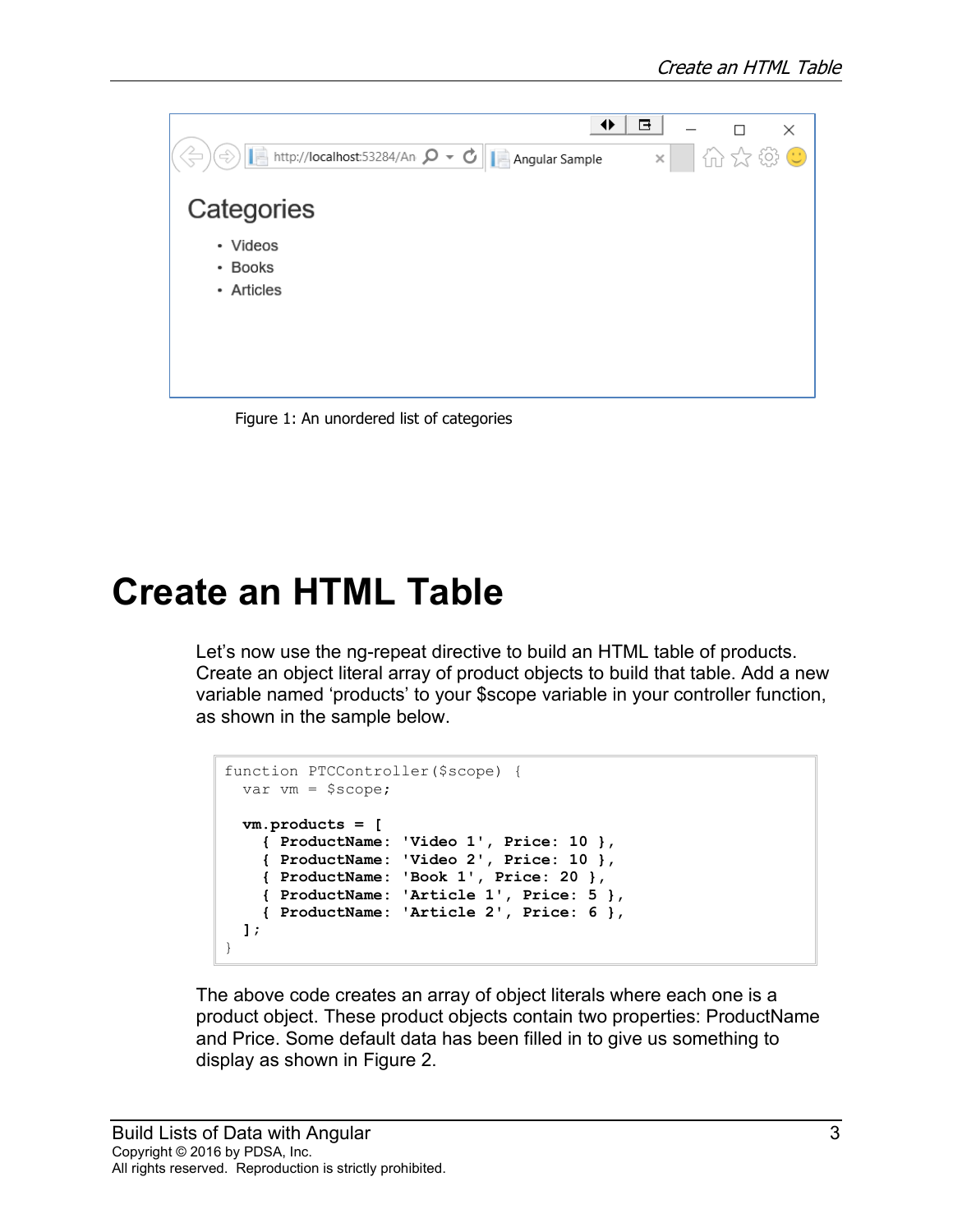Locate the AngularSample02.html page in the root of the project. Copy and paste this HTML page back into the root of the project. Rename this newly copied file to **AngularSample03**.html. Replace everything within the <div class="container"> with the following HTML.

```
<h3>Products</h3>
<table class="table table-bordered table-striped
                table-condensed">
   <thead>
    <tr>
       <th>Product Name</th>
       <th class="text-right">Price</th>
    \langle/tr>
  \langle /thead>
   <tbody>
     <tr ng-repeat="product in products">
      <td>{{product.ProductName}}</td>
       <td class="text-right">
           {{product.Price | currency: $ }}
      \langle t \rangle\langletr>
   </tbody>
</table>
```
In the code above you use the ng-repeat directive to build a list of <tr> elements for each product object in the products collection. For each product object build two <td> elements. The first <td> element contains the ProductName value. The second <td> element displays the price; however, there is something a little extra in the data binding token.

This something extra is called a 'filter' and is used to format the data coming from the data binding expression. You place a vertical pipe after the property being bound, then add the filter named 'currency', followed by a colon and a US dollar sign symbol (\$). This instructs Angular that it should take the price value, treat it as a decimal value, and format it according to United States currency formatting rules. There are other filters you can use in data binding: filter, number, date, json, lowercase, uppercase, limitTo, orderBy. You can learn more about these filters at [https://docs.angularjs.org/api/ng/filter.](https://docs.angularjs.org/api/ng/filter)